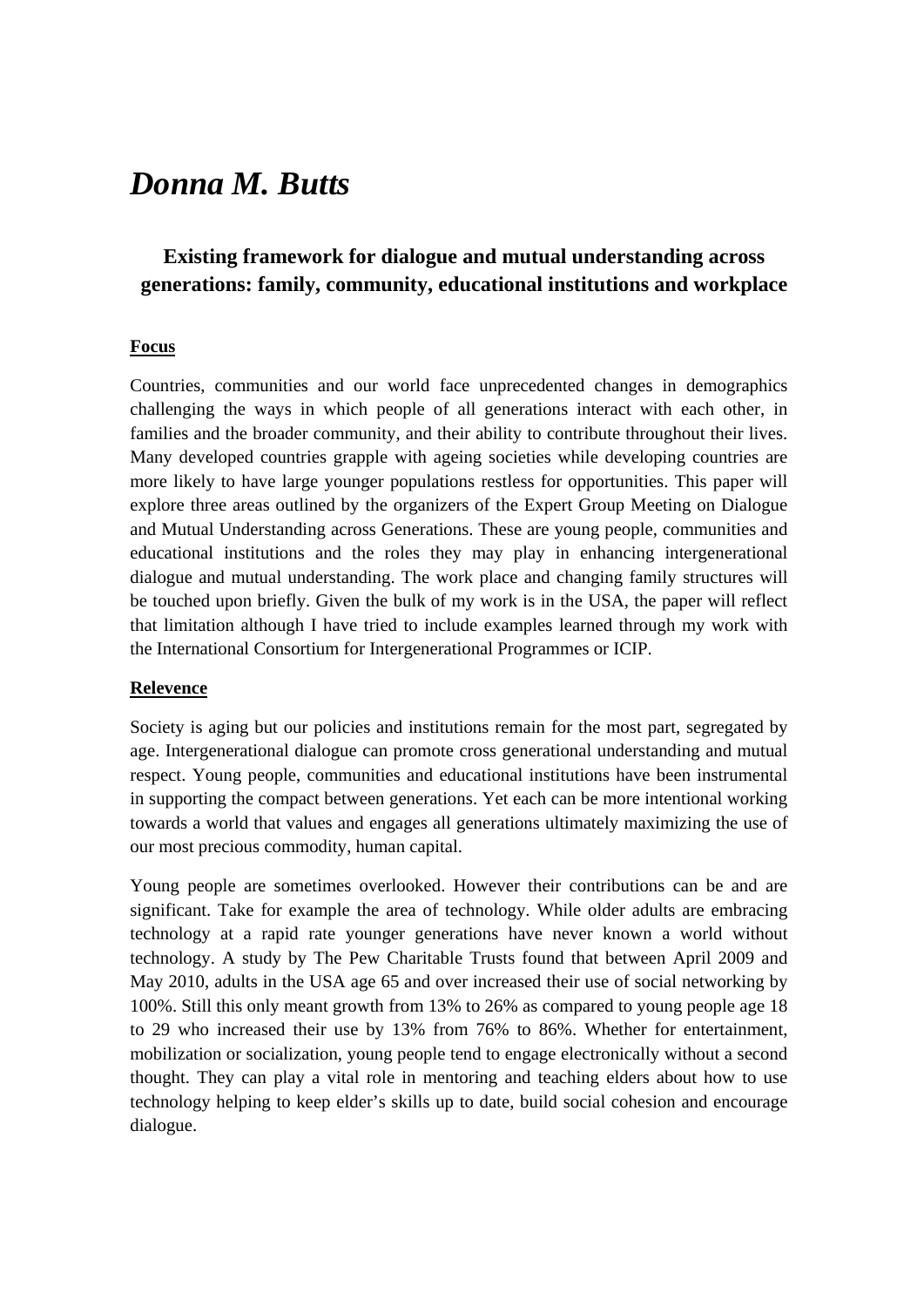Communities are critical in the lives of young and old. Often the middle generations have broader work and social spheres while the lives of the bookend generations, our older and younger, are more likely to be limited geographically to a narrower area or neighborhood. Communities and the social institutions within them can be welcoming to all generations when they are accessible, safe and stimulating.

Educational institutions, often thought of as the domain of the young, can establish programs that engage older adults as volunteer and are open to older, lifelong learners. Use of educational facilities by multiple generations will for the most part mean greater use of a community's physical assets and provide a natural gathering place supporting dialogue between generations.

# **Quantitative and Qualitative Evidence**

Intergenerational interaction can result in positive outcomes for all generations. While intergenerational program research and evaluation in the USA is somewhat limited by the size and scope of many of the programs, the documented outcomes are quite positive. For example:

- Children in intergenerational programs had higher personal/social developmental scores (by 11 months) than children in non-intergenerational programs.<sup>i</sup>
- Youth involved in intergenerational mentoring relationships showed increases in school attendance, positive changes in knowledge, attitudes, and behaviors regarding substance use, as well as improvement in related life skills.<sup>ii</sup>
- Over a single school year, students with older adult tutors made over 60% more progress in learning two critical reading skills – sounding out new words and reading comprehension – than similar students without the tutors. $iii$
- Older adults who regularly volunteer with children burned 20% more calories per week, experienced fewer falls, were less reliant on canes and performed better on memory tests than their peers.<sup>iv</sup>
- Older adults with dementia or other cognitive impairments experience more positive affect during interactions with children than they did during non-intergenerational activities.<sup>v</sup>
- While 68% of volunteers agree that volunteering made them feel physically better<sup>vi</sup>, older adults are most likely to receive the greatest health benefits from volunteering.<sup>vii</sup>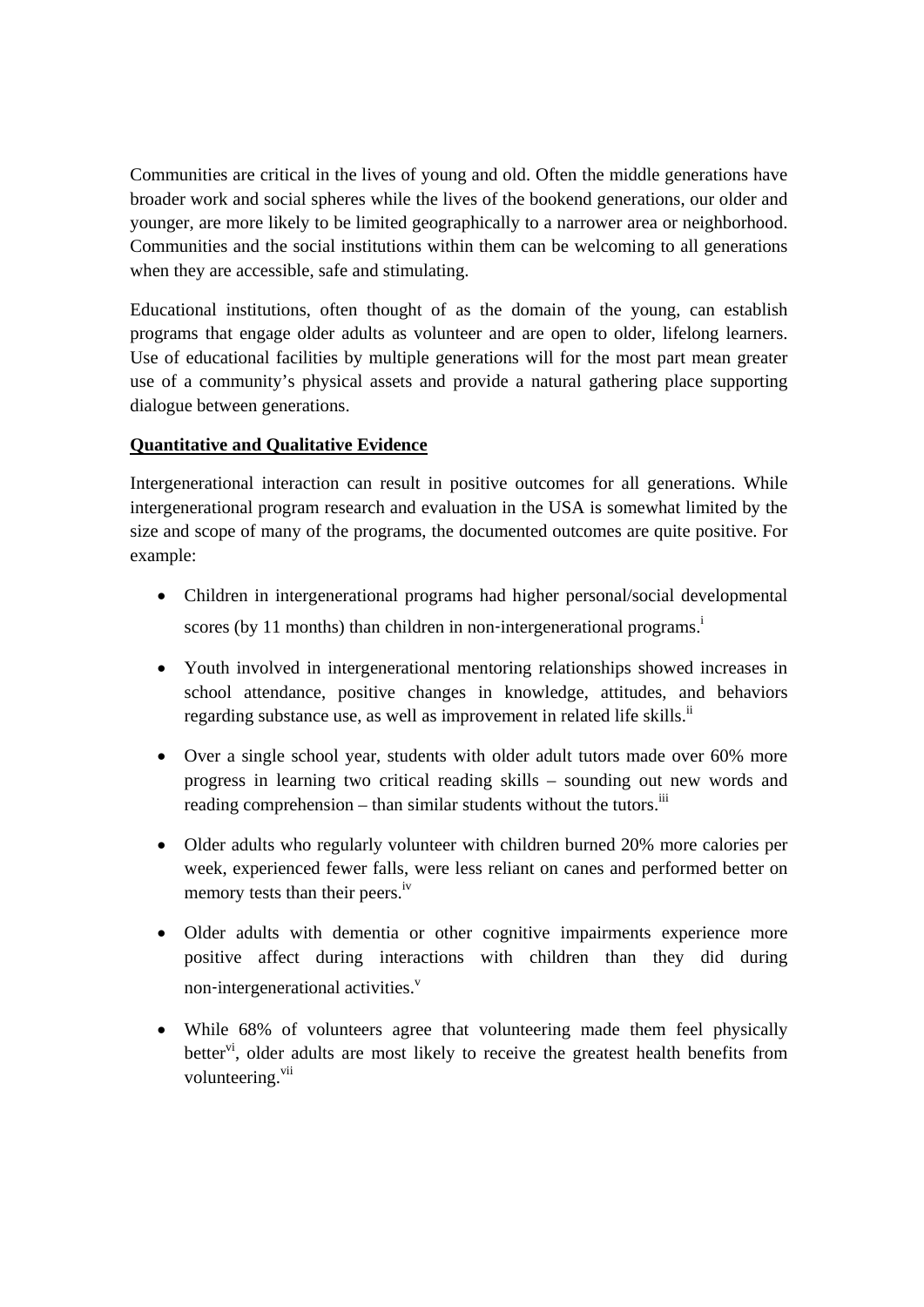At the same time young people in the USA are engaging in their communities and volunteering at unprecedented rates. Positive youth development has provided a framework for engaging youth as resources and true partners in civic life. More opportunities are being created for them to exercise and demonstrate their leadership abilities. Such opportunities support young people as they develop a range of skills, including critical thinking, writing, public speaking, planning and group dynamics.<sup>viii</sup> The Coalition of Community Foundations for Youth found that youth involved in philanthropic programs continue to volunteer their time, contribute money to charitable causes and serve in leadership positions at higher rates than the general population. Further, two-thirds of today's adult volunteers report they began volunteering when they were young.<sup>ix</sup>

The intergenerational use of facilities including educational institutions also shows promise. Anecdotally, long running shared adult and child care centers are reporting children returning as adults to work as staff in the facilities. They do not seem as likely to view older adults through the lens of ageism but rather see them as a population they enjoy. As one 16 year old young man said,

"I began volunteering when I was six months old. My mom would take me on visits to nursing homes and let the older residents hold me. Now I drive myself."

Given the projected need for caregivers, connecting young to old while they are young could bode well for an aging world. Additionally, the shared use of space appears to hold financial promise as well. While research is again limited, one study found that programs that share space save money in two key areas-facility rental and staffing.<sup>x</sup> Limited resources drive "economies of scope" that is those approaches that spread the cost of a service over a larger number of people. A facility or program that is used by multiple generations insures greater reach with fewer resources than a single age construct.

Intergenerational Dialogues have demonstrated positive results. These techniques have been employed in the USA as well as other countries. At West Valley High School in Spokane, Washington, students and coaches met regularly to explore redesign challenges the school was facing. After a year‐long effort they agreed on the need for an intergenerational vision team. They concluded the intergenerational dialogue experience transforms participants, supports relationships in community, promotes divergent thinking, demands a balance of power among participants, and transforms society.<sup>xi</sup>

Governments and NGOs have confirmed the importance of intergenerational connections. The European Union has declared 2012 the European Year of Active Ageing and Intergenerational Solidarity. The goal is to not waste the potential of age or youth. A part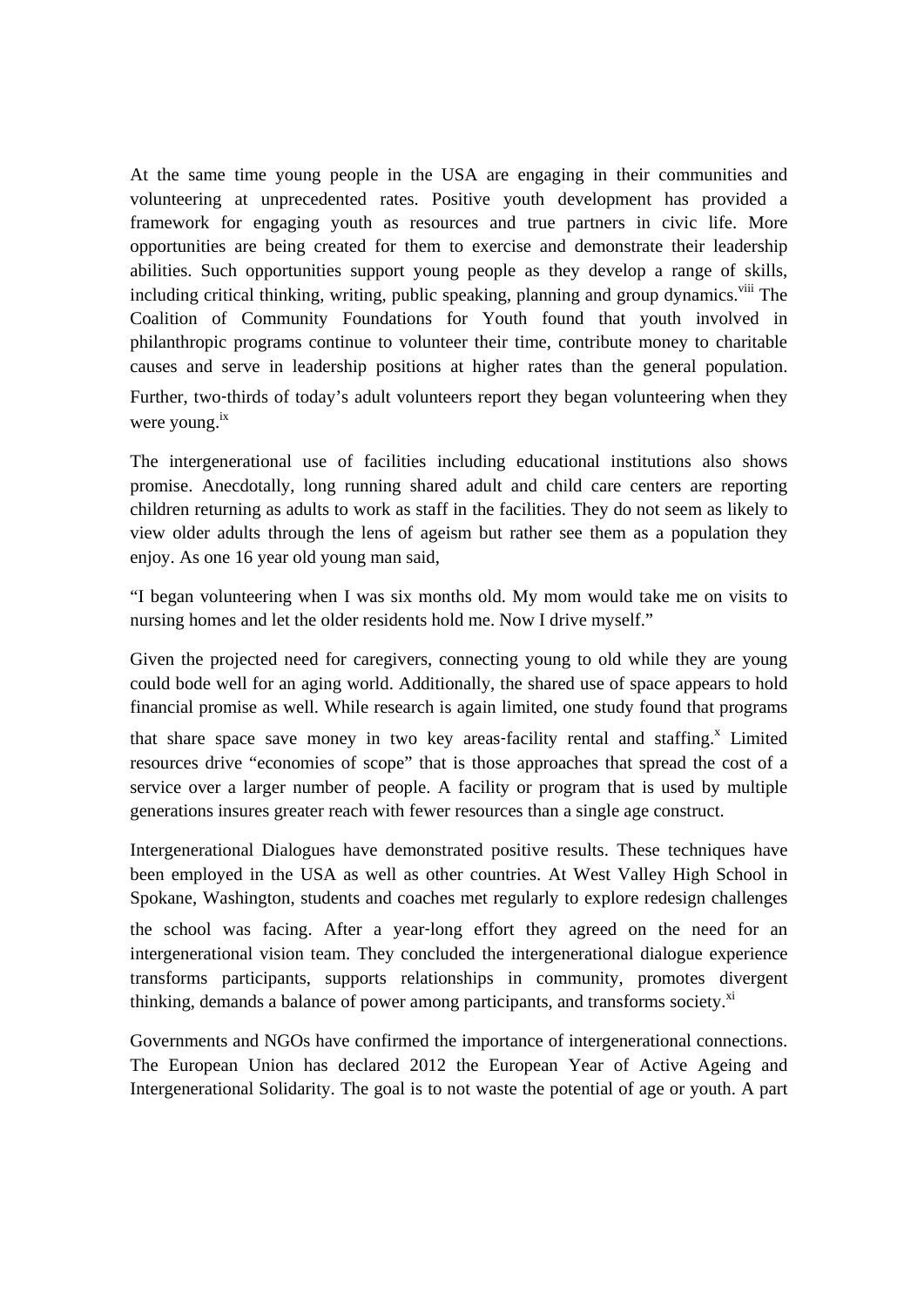of the EU strategy for youth involves investments and empowerment to promote youth volunteer work to encourage dialogues and intergenerational solidarity.

Europe is host to a collaborative network working together to support Intergenerational Learning (IL) across Europe which they believe is a way that people of all ages can learn together. IL is an important part of Lifelong Learning, where the generations work together to gain skills, values and knowledge. It has been suggested that IL is a process of addressing some of the significant demographic changes in society and as a way of enhancing intergenerational solidarity. They have created a 'European Map of Intergenerational Learning' (EMIL) which provides a general overview of the role and status of IL by developing a more sustainable method for collecting, exchanging, and distributing ideas and resources in the field. Representing numerous European organizations, from over 25 European countries, the goal is to collectively have the ability to influence the intergenerational practice debate.<sup>xii</sup>

In Singapore, the Council of the Third Age hosts an annual intergenerational bonding contest to encourage organizations to develop intergenerational bonding opportunities. The national contest is focused on family relations and has recognized programs that range from family cooking contests to outdoor adventures.

Still polls conducted in the EU and USA have shown people do not believe their governments are doing enough to support connections across generations. A 2010 study conducted by Harris Interactive reported the large majority (78%) of people in the United States want their policymakers to facilitate intergenerational interaction, however a disturbingly low number (61%) said they interact regularly with members of other generations.<sup>xiii</sup>

Some governments are trying to encourage interaction between generations. For more than ten years, Pamela Smith has championed intergenerational practices which positioned San Diego County as an incubator for innovative programs. As the director of the San Diego Area Agency on Aging, the Human Services Agency's Aging and Independence

Services, Ms. Smith has led the formation of many partnerships with community-based programs leading to the creation of nationally recognized programs that have served large numbers of youth and older adults. Under her leadership, an intergenerational coordinator position was created to support the development of intergenerational programs in the county. She undertook the complex development of two unique intergenerational programs; San Pasqual Academy Neighbors, which houses older adults in homes co‐located with group housing for foster youth, and Seniors on Broadway, a senior apartment building that opened on the grounds of a charter school. The county also provided seed grants for 30 start‐up intergenerational programs and developed a country wide directory of programs. The county has hosted a number of intergenerational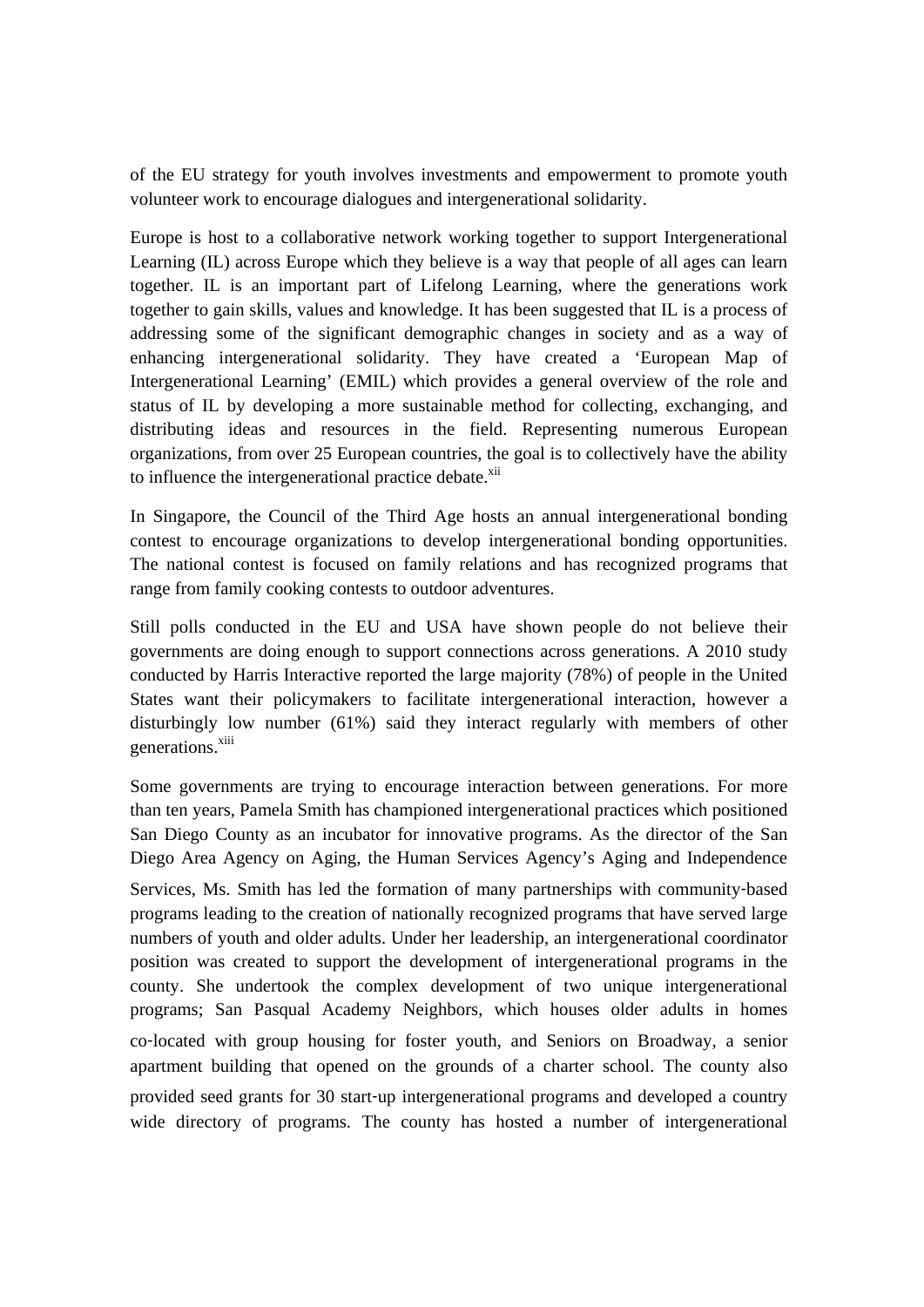dialogues most notably following the attacks on September  $11<sup>th</sup>$ . Dialogues were conducted between retired members of the military and high school students and helped provide context for the young people many of whom had never lived through events such as they experienced in 2001.

# **Roles of Social Institutions**

# *Communities*

Communities and the social institutions found within them offer a key venue for encouraging dialogue and mutual understanding across generations. Magic Me is the largest intergenerational arts program in the United Kingdom. It provides an outstanding example of intergenerational programming that bridges cultural as well as age divides through the arts and dialogue. For 21 years the organization and its founder, Susan Langford, have been committed to improving human lives by enabling people to do more, feel better and live longer. They understand the importance of preparing members of each generation carefully before they participate in intergenerational discussions and programs. One project takes place at the Mulberry School for Girls where 98% of the girls are Bangladeshi in an older, white neighborhood. For four months, women ages 14 to 80 years explore topics such as utopia, protests and beauty. The project's aims and objectives are:

- To extend the boundaries of the participants' learning by working intergenerationally.
- Opportunities to build on existing skills and to learn new ones.
- Contribute to an increased quality of life by building relationships across the community.

For 16 years, the project has proven to be effective. As one young participant said "This project really changed my view of older people. I loved the freedom it gave us to be creative."xiv

When committing to become an intergenerational community, the city of Falcon Heights Minnesota benefited by working with Dr. James Gambone, intergenerational proponent and author of the 2002 book, *Together for Tomorrow*. Mayor Sue Gehrz and the city council made intergenerational interaction a high priority. The mayor gathered a diverse

group of eighty‐seven people from the ages of 12‐88 to participate in a dialogue in response to the tragedy of September 11, 2001. The group, representing all faiths, ethnicities and nationalities, developed 126 action steps to improve safety in the community and prepare for future acts of terrorism and naturally occurring disasters like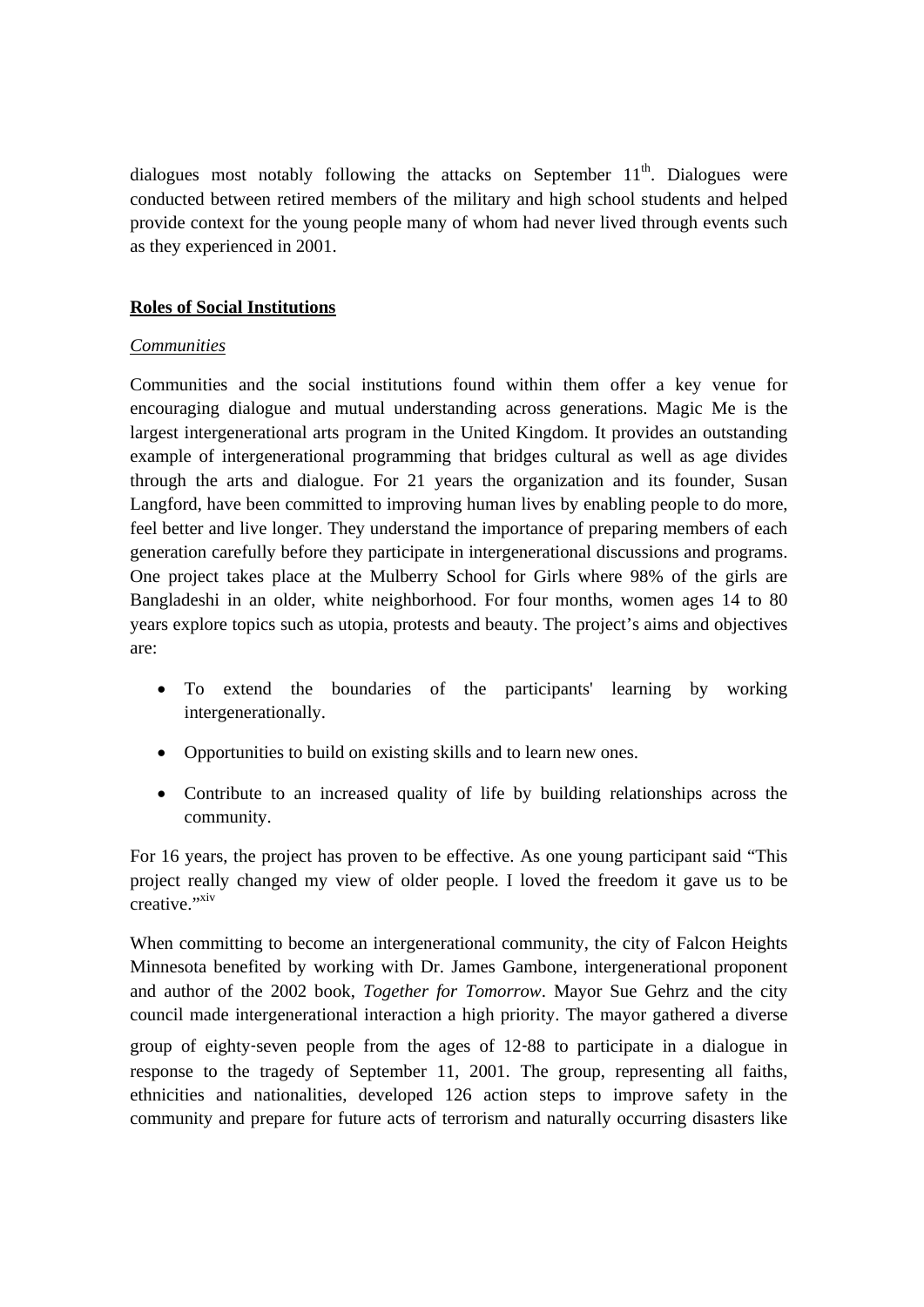tornadoes and hurricanes. The city created the Intergenerational Commission on Homeland Security. This group laid the foundation for the Neighborhood Commission now one of four permanent Commissions or advisory groups that help to guide city government in Falcon Heights. Every effort is made to incorporate the voices and concerns of all generations into policy decisions that are made by the mayor. This is done in part by creating formal structures within city government that facilitate communication

and decision‐making by all generations. Intergenerational participation is encouraged in all Falcon Heights' activities and programs as well as in private events held in public spaces. Specifically, the city requires that: intergenerational interaction is a public policy goal of the City Council; policy proposals must incorporate the ideas and concerns of multiple generations; there is intergenerational participation on city advisory boards; and use of city facilities is free to intergenerational groups.

The Non‐Profit Center in Milwaukee Wisconsin sponsored an intergenerational dialogue in 2008 to address growing concerns about racial divisions. A steering committee resulted with the charge to work to enact recommendations such as increased opportunities for social interaction and planned intergenerational dialogues.

The Somali Initiative for Dialogue and Democracy in London convened an intergenerational dialogue in August of 2010 entitled "Peace Begins at Home" amid growing concern that an intergenerational divide was causing conflict, break up and division within families. They concluded that dialogue begins in the home and is important to keeping young and old united. One senior participant said "What has happened today is something brilliant for the Somali community. It is a young person who has thought of the concept of this workshop and young people have important perspectives which we would never have heard before a workshop like this." <sup>xv</sup>

Virtual communities can also support intergenerational dialogue and understanding. One Facebook group, Intergenerational Voices, exists to connect baby boomers with millennials for on line dialogue. It has 95 members. UNESCO established a Facebook group entitled Global Intergenerational Human Rights Forum which boasts 405 members and is designed to continue dialogue and exchange ideas.

Finally in April 2010, Leeds City Council in the UK launched 'Bringing Generations Together: Leeds' Intergenerational Approach' and released a document by the same name. Their stated hope is that the document will raise the profile of the effectiveness of intergenerational approaches, providing examples that identify how intergenerational practice can meet key existing objectives, targets and priorities for both local and national, and highlight the benefits of intergenerational work across Leeds.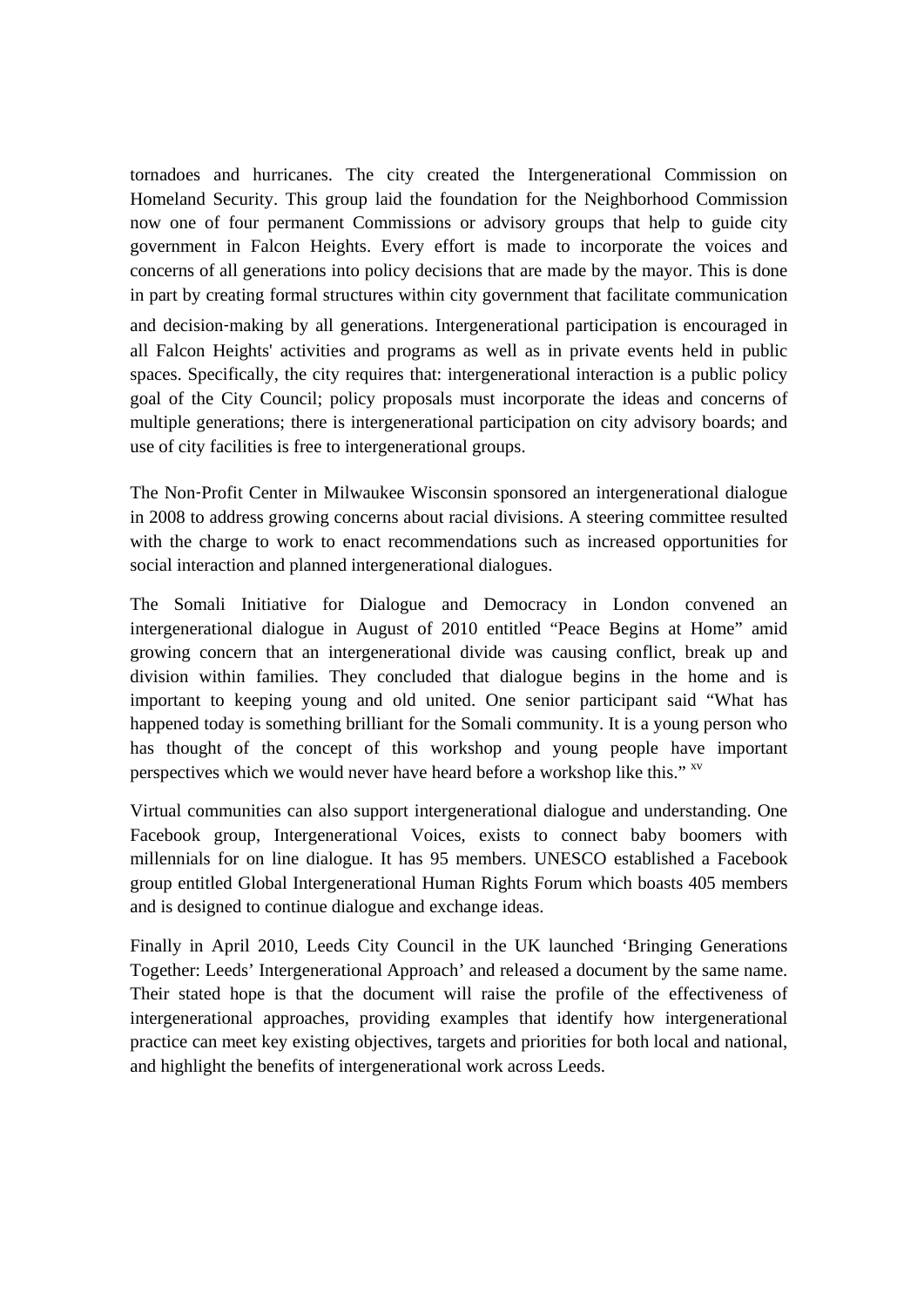#### *Educational Institutions*

Educational institutions and advocates of lifelong learning have an important role to play in connecting generations and providing opportunities for dialogue among generations. In Europe, Cyprus' Ministry of Education and Culture supports a national program that facilitates older adults returning to primary and secondary schools. The young students learn about the aging process and benefit by having older people as students alongside them in their classrooms. These elders provide personal accounts of what life was like in earlier decades and share stories that make history come alive.<sup>xvi</sup> In the USA, state and local education policies have broadened to encourage older adults to continue their education and keep their minds active. The state of Kentucky, for example, allows anyone over the age of 65 to audit classes at no cost at state colleges and universities. Several universities have opened their campuses or nearby locations for the development of senior housing. Older adults are invited to join campus life and take classes for free or low tuition.

Educational facilities themselves can be designed and planned to encourage intergenerational exchange. The city of Swampscott, Massachusetts faced a serious financial decision. Two of the community's assets, both about one hundred years old, needed to be replaced. Would the town council chose to build a new high school or would they lean towards their older citizens and replace the senior center? With strong leadership, creativity and much dialogue, the city decided to combine the two in to an intergenerational shared site and built the Swampscott High School and Senior Center. The resulting "green" building is larger and has more amenities than a single age focused facility would have encompassed. As the programs mature, the informal interactions between generations are enhanced by planned, intentional opportunities. For example when filming a history of the high school, the students interviewed seniors who had gone to the school in its early years. When the library was threatened with closure two days a week because of a budget shortage, the older adults stepped up, received training and organized themselves to keep staff the library and keep it open.

In 2008 Black Hill University in Spearfish, South Dakota held an intergenerational dialogue with the intent to make the university more intergenerationally friendly.

Twenty-four 18 to 80 year olds participated and at the end made recommendations including conducting additional dialogues, establishing an oral history program, encouraging groups of young and old to attend college events together and holding an intergenerational dance.

Older adults in educational institutions can make a difference as illustrated by the following two examples. First, the Swedish Granddad Program has grown from 2002 to 2010 to include 1000 granddads that work full time in the schools and receive a salary. The program has a national association as well as regional associations. The older adults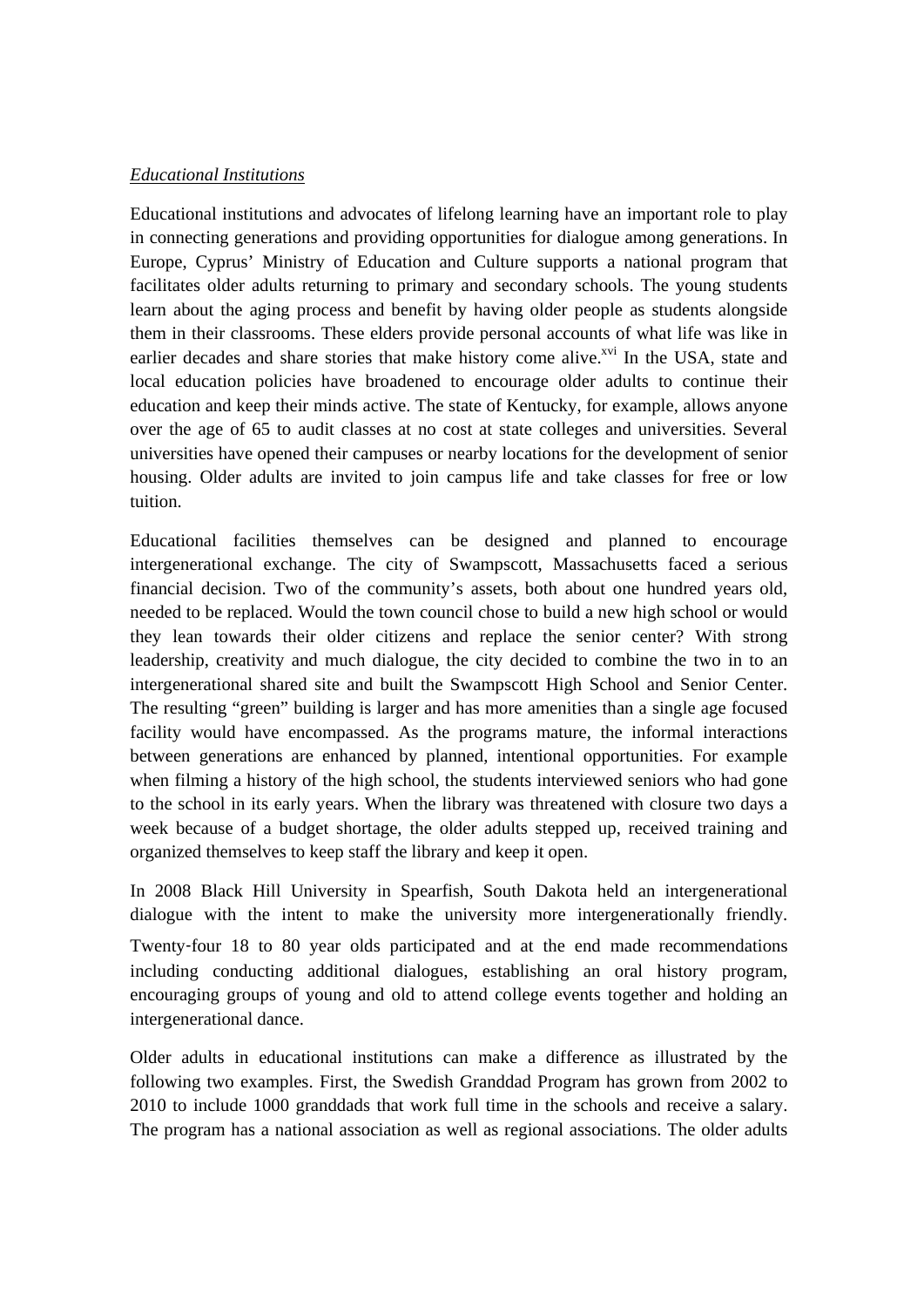report they continue to learn and feel needed. Young people are found to be on better behavior and value their interactions with the granddads.

The second is a national program in the USA, Experience Corps, which engages people over 55 in improving early reading and literacy skills. The program has recruited over 2,000 members to tutor and mentor elementary school students, help teachers in the classroom, and lead after‐school enrichment activities. Research conducted by Washington University in St. Louis and Johns Hopkins University shows that Experience Corps boosts student academic performance, helps schools and youth‐serving organizations become more successful, and enhances the well‐being of older adults in the process.

#### *Young People*

Youth-led efforts can be powerful mechanisms in increasing opportunities to connect across generations, engage in dialogue and build mutual understanding. One example is ManaTEEN, founded by Laura Lockwood in 1994, when she was 12 years old. Bored, she tried to volunteer with a senior meal delivery program in Florida but was told she was too young. She went on to recruit other young people and to develop volunteer programs, many of which are elder serving and involve dialogue. ManaTEEN is now the largest locally based teen volunteer initiative in the USA, boasting thousands of teens who volunteer more that 1.7 million hours of service each year. Pet Awareness for Seniors (PAWS), Home Safety Inspections for Seniors, Adopt a Grandparent, and Nosey Neighbours are all programs that engage young people, ages 8 to 21, in the lives of elders, increasing solidarity across generations.

Partnerships developed between young and old can result in valuable outcomes. The process of planning and creating together may be the most important element of the program. Atlas Senior Center in Chicago Illinois partnered with a local youth advocacy project that targets disadvantaged young people to plan and produce an intergenerational conference in November 2010. A group of young and old worked together for six months to plan the event developing deep connections and new understanding. The conference itself was a success attracting 125 people who engaged in dialogues about intergenerational relationships, youth violence and community strengthening. They participated in a well‐received poetry slam and a dance off. The intergenerational conference was so well received the city of Chicago decided to include the event in its annual budget.

Working through social studies, science, economics, philosophy, special education and gifted classes, students in the 9th grade and higher in Dade County Public Schools in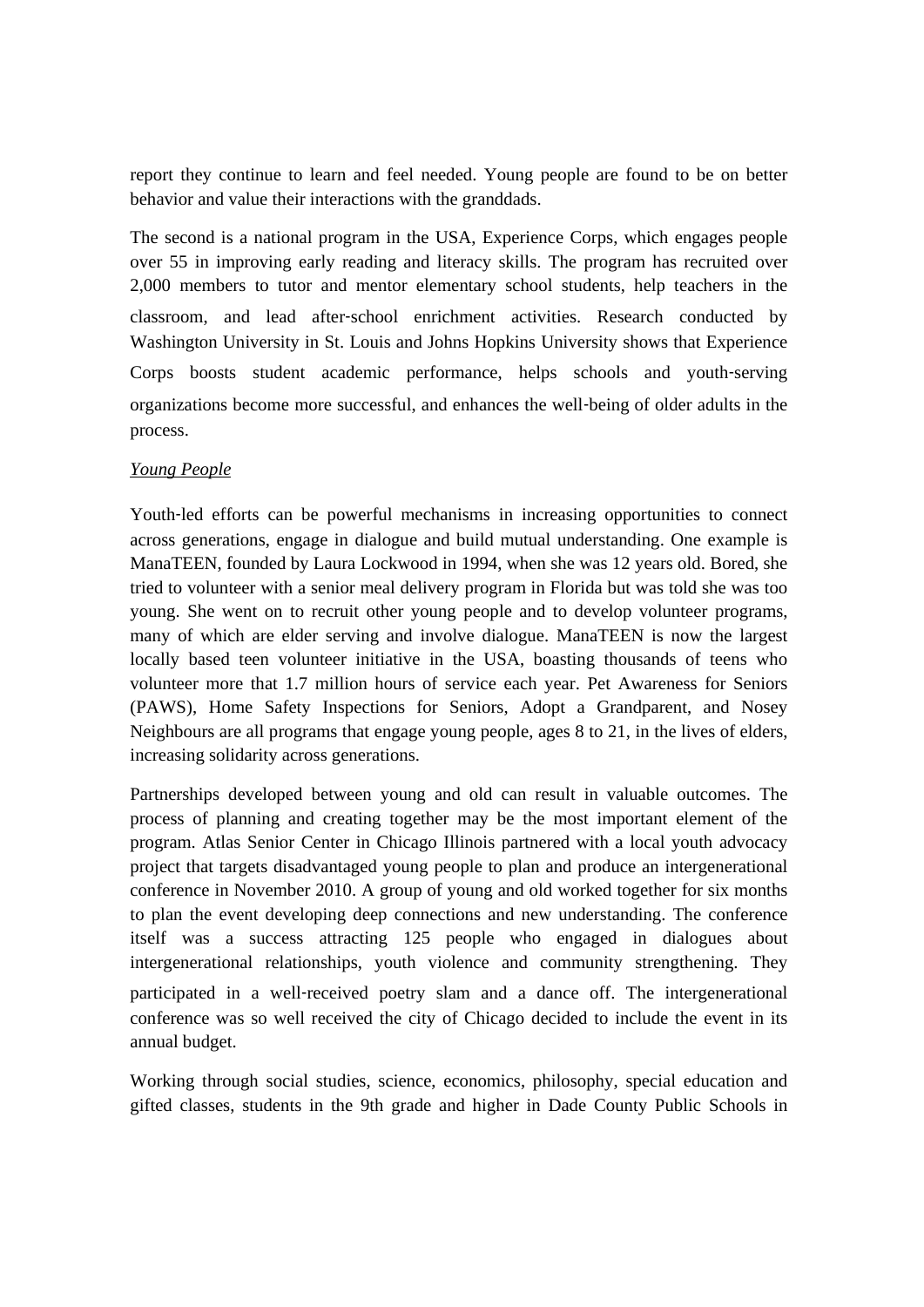Miami Florida were recruited for in‐depth study of the issues surrounding Social Security reform. At the same time, older Americans were invited to participate through Senior Centers, state AARP offices and Area Agencies on Aging. Studying individually and as a group, the multi‐aged students learned about the history and current status of Social Security as well as the pros and cons of the various proposals for change. All participants in each community then meet during a one day forum of 100 to 200 people to hear additional expert speakers and have a dialogue. The program demonstrated that students and older adults were very interested in learning about the topic of discussion when they were actively engaged in the conversation.

Public Agenda, in partnership with Generations United and two higher education institutions, successfully conducted intergenerational dialogues about Social Security, health care, and other issues relating to America's fiscal future in Massachusetts and Pennsylvania in early April 2009. Each half‐day session brought together 40‐50 college‐age and older Americans for a four hour dialogue. The participants rated the dialogues highly. One student said "We can't have two generations put up against each other; we need to promote generations working together."

#### **Changing Family Structure**

In the US, the number of grandparent and other relative raising children households has increased. More than 6.7 million children live in families headed by grandparents or other relatives, and 2.5 million grandparents report that they are responsible for their grandchildren living with them.<sup>xvii</sup>

The reasons for the increase are as varied as the families themselves but include substance abuse, military deployment, poverty, death of a parent and economic necessity. Grandparents and other relatives raising children, also known as grandfamilies, play an invaluable role helping to raise stronger children the second or even third time around. As the Senegalese proverb says "The things that grandmothers can see while sitting on the ground, younger people cannot see even if they climb to the top of a tree."

Multigenerational households have also seen a sharp increase. While reasons cited above may also play a role in the formation of these families, more recently in the USA the economic downturn, housing bubble burst and high unemployment have exacerbated the numbers. Families that live under one roof may do so temporarily or permanently. Sharing resources provides a bigger pool for all either to support household expenses or enhance savings. While the financial benefits may be motivating for some, others decide to co‐locate because it helps address caregiving across the generations. Family members benefit from oral history, storytelling, cultural transmission and a sense of purpose in their lives.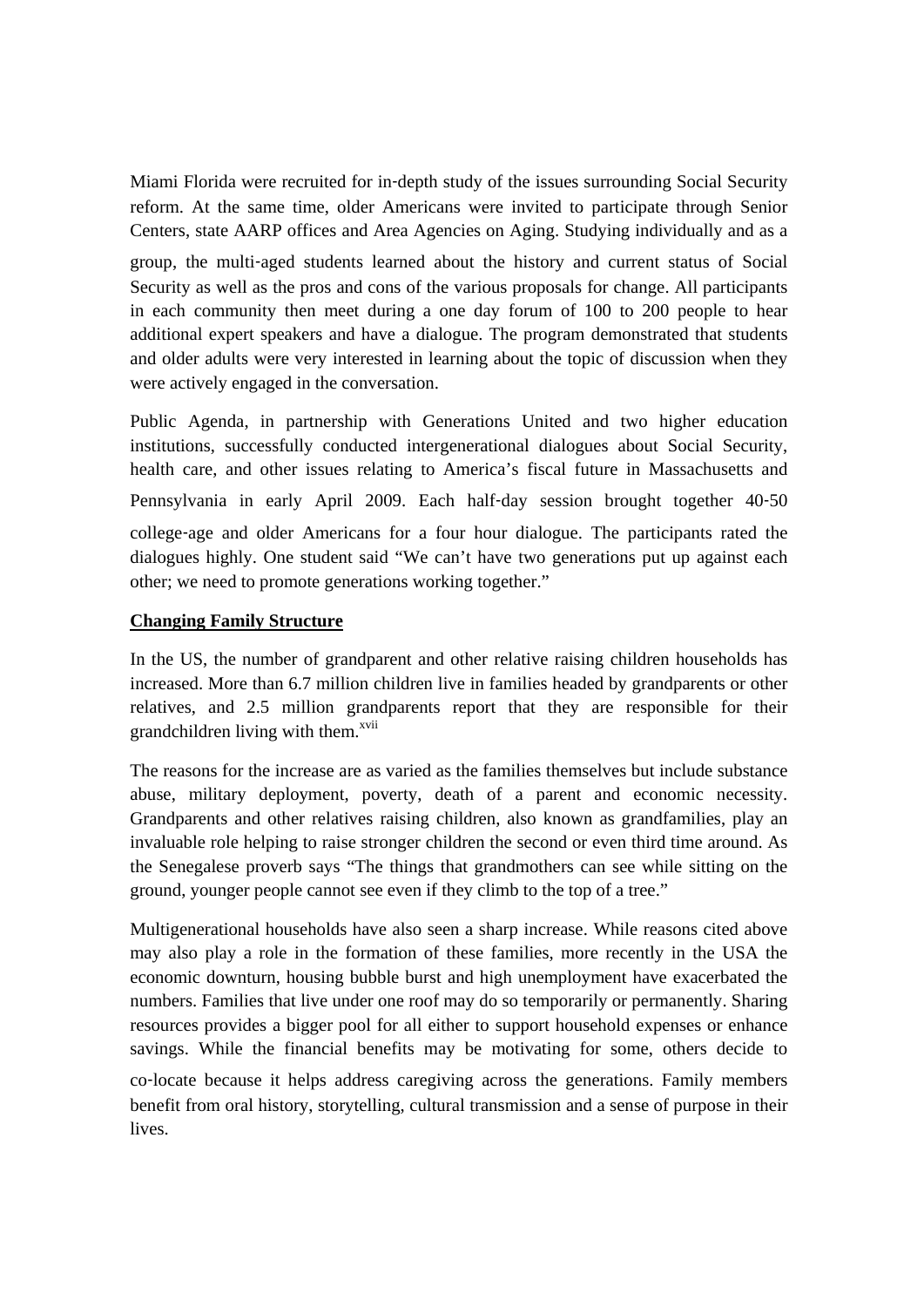### **Workplace Opportunities**

As our world ages, the opportunities for younger and older workers condense. Young people seek to enter the workforce and many older people seek to remain. In the USA, there is broad recognition that there are now four generations in the workplace. Much effort has been pinpointed on identifying the differences between generations at work and recognizing their diversity. Attention to multigenerational workplaces abounds but little focus has been given to intergenerational workplaces, that is how to capitalize on the strengths of different generations and maximize their ability to work across generational lines. The MetLife Mature Market Institute took the first step when they created a Tool Kit for Engaging the  $21<sup>st</sup>$  Century Multi-Generational Workforce. Included was a workbook with an assessment tool and activities to encourage working "inter" rather than "multi" generationally.<sup>xviii</sup>

#### **Summary**

Opportunities for people of different generations to mix and mingle have decreased. Approaching our communities, educational institutions and policy making with a holistic intergenerational lens can encourage dialogue and mutual understanding across generations. In an aging society, engaging generations in each other's lives will increase social cohesion, understanding and cooperation. Each sector has a vital role in providing the venues and mechanisms to encourage generations coming together as a family, not a fight, as a community not a competition.

#### **Policy Recommendations**

Leaders and policymakers will better serve their constituencies by viewing policies and decisions through an intergenerational interdependency lens to promote and enhance ways in which people of all generations can live, work and play together, depending on and supporting each other. Intergenerational dialogues play an important role among initiatives that promote intergenerational understanding, reciprocity and interdependence which ultimately results in a more mutually respectful population. The following specific recommendations are put forward for discussion and review.

• **A Conference on the Generations** championed by governments at all levels calling for advocates and leaders across the ages to come together to jointly plan coordinated policies and programs to support their country's ability to capitalize on its greatest asset, people of all ages. This could begin with a one day invitational meeting with the aim of using intergenerational dialogue to address one narrow topic of current interest.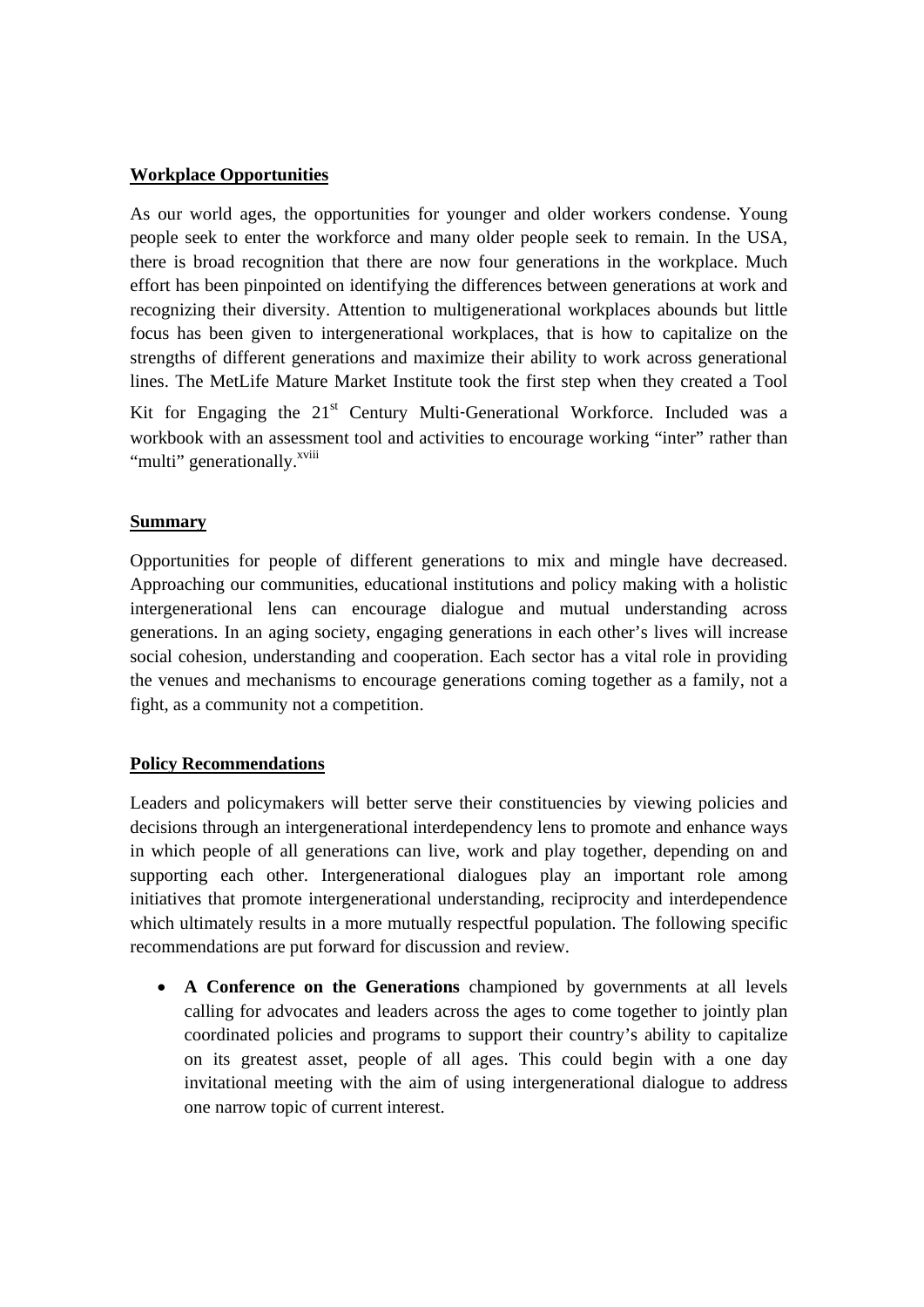- **Intergenerational Councils** formed by neighborhoods, local governing bodies and school boards could provide a platform for dialogue and input among and between all generations on an ongoing basis.
- **Secretary/Minister** level position could be created with titles such as Secretary for Intergenerational Interdependence or Minister for All Generations or Ambassador for Intergenerational Understanding charged with reviewing country wide policy to ensure people of all generations are viewed and engaged as resources and have opportunities to fully participate in society and that family life is protected.
- **Countrywide Intergenerational Centers or Networks** such as the Centre for Intergenerational Practice in the United Kingdom or Generations United or The Intergenerational Center at Temple University both in the USA. The UK's centre aims to support those seeking to develop more cohesive communities by promoting intergenerational practice as an effective mechanism to improve the understanding and relationships between people of different generations and cultures. Generations United is focused solely on improving the lives of children, youth and older people through intergenerational strategies, programs and public policies while acting as a catalyst for stimulating collaboration while celebrating the richness of each generation. Temple's Center is focuses on strengthening communities by bringing generations together to address critical concerns and creating opportunities for lifelong civic engagement.
- **Gross Generational Interdependence Product = GGIP** or Generational Impact Statements would create a set of measures and provide a framework for releasing a regularly scheduled report on the state of intergenerational understanding and interdependence.
- **Intergenerational Principles** for policy makers and other leaders to help create a framework for reviewing potential public policies and for use in other decision making recognizing how different generations can and should be engaged as resources to each other.
- **Year of Intergenerational Solidarity** such as the 2012 European Year of Active Ageing and Intergenerational Solidarity planned by the European Union.
- **Work Place Policies** that promote flexibility across the working life to allow people to enter and exit the workforce to further enhance education and skills, caregiving and retirement. Job sharing, time banks, up and down mentoring and intergenerational project teams are among the strategies that can be employed to increase engagement and flexibility.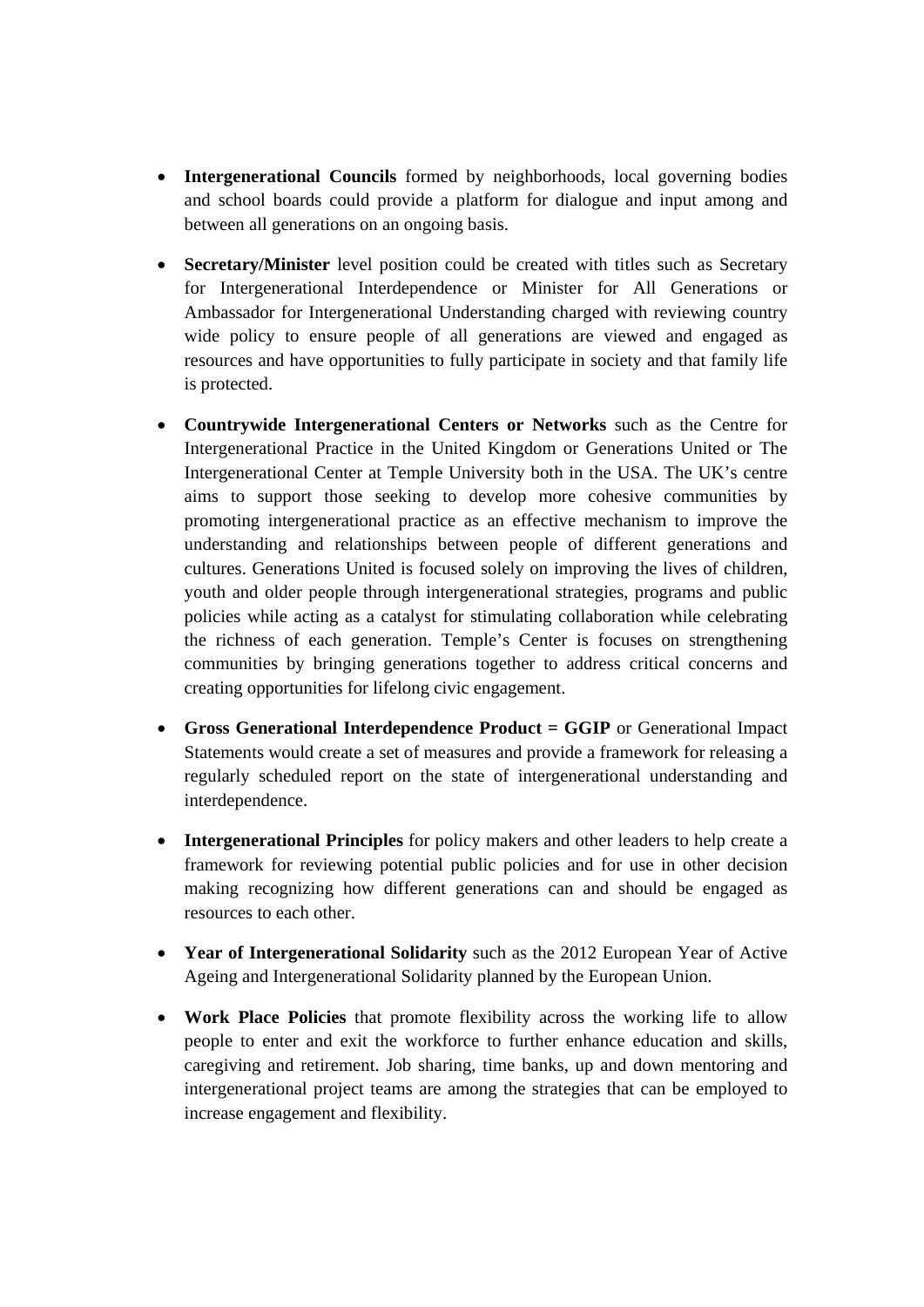- **Shared use of facilities and space** promotes the opportunity for formal and informal dialogue across generations. Encourage new development or retrofitting of existing buildings and outdoor space that is friendly and accessible to people of all ages and abilities. Encourage educational institutions to be available to people of all generations whether in the classroom or by building senior housing in close proximity on school grounds.
- **Social insurance programs**, such retirement, disability, and survivors, should be interwoven so the value to all generations is evident and therefore, more likely to be protected and strengthened.
- **United Nations and NGO** coordinated effort between ageing and youth divisions including conducting a Year for All Ages. Encourage intergenerational planning teams and promote intergenerational dialogue to encourage social inclusion when addressing issues of global significance.
- **Issue public statements** that clearly state that intergenerational relationship take place within the family but also within the larger community and world. Intergenerational dialogue and mutual understanding are the responsibility of every citizen.